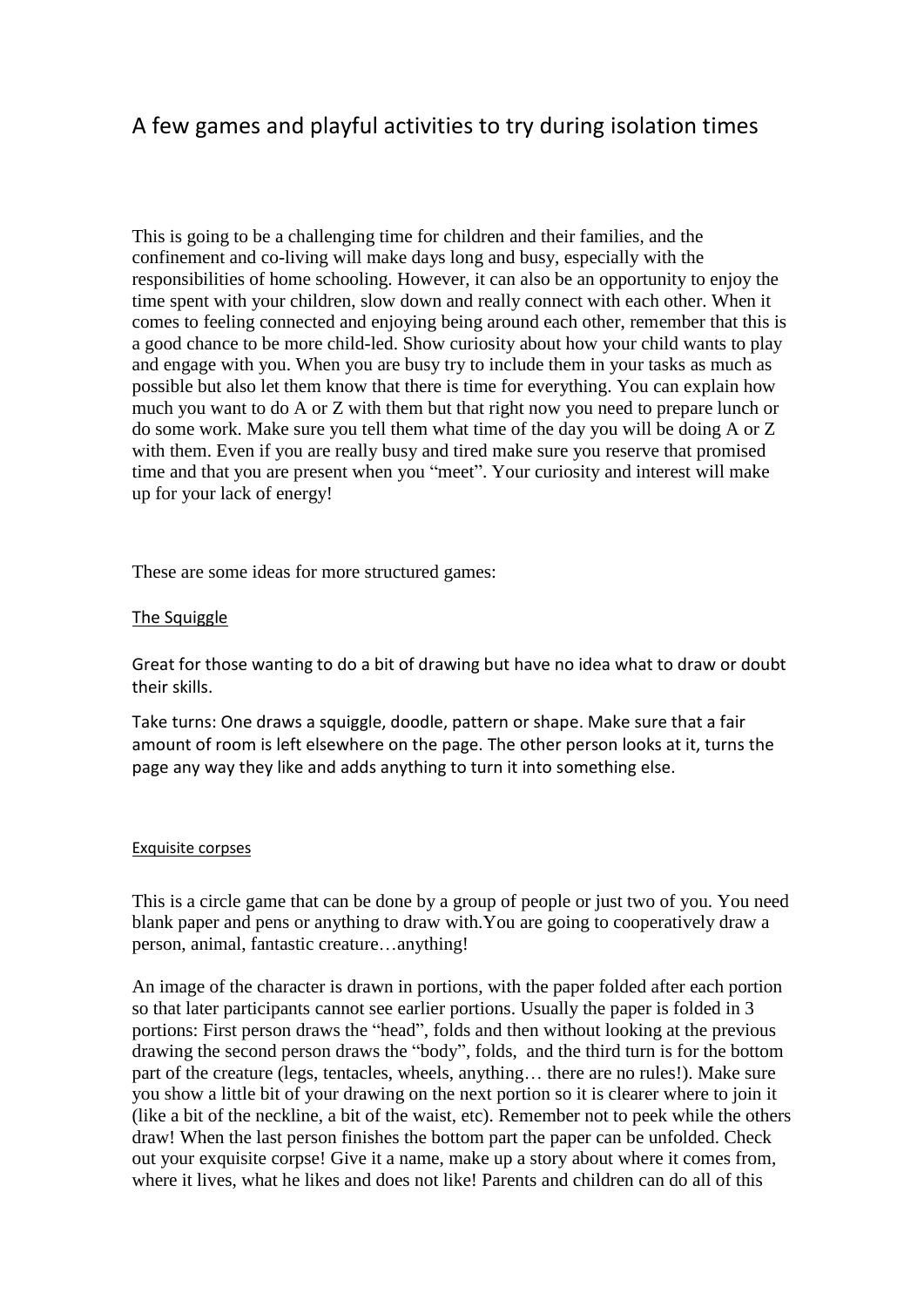together. If you don´t have much time the kids can think about the stories by themselves and come to tell you about it when you are free.

#### Tents and dens

We are all going to need a bit of *me* space these days. Being able to play in secret and without being disturbed will always spark the imagination. And tents are always a good place to chill out when needed!

You could help the kids make one with a couple of chairs and a spare sheet or blanket. They can bring in a cushion and favourite toy or books. If you don´t have space for the den to be a permanent thing explain this from the beginning and agree on the terms. It could be something that can be easily taken apart, but make sure you explain if they will be able to do it again and when.

#### Newspaper cut-outs

This needs a bit of preparation. You or your children need to cut random words from newspapers and magazines. You can keep them all in a box or bag and use it as and when they feel like it.

They (and you) can rearrange the words to make poems. You can try a haiku, which is exactly seventeen syllables long.

They can also write an anonymous letter (if you have some glue) like a ransom note in a movie. You can make this less threatening and send loving messages! But it is ok to have fun with it and let them use their imagination!

They can also do it with pictures and drawings.

# Exquisite portrait collage

As above but this is using magazine´s pictures and photographs and sticking them together or drawing on them to make a very odd-looking character.

#### Storytelling corner shop

This is an ongoing project you can send your kid to do while you are busy. Give them a box or a bag. They can gather toys and miniatures who will be characters for multiple future stories; pictures they make or find with ideas for the story - they can be places, actions, characters..., they can also write down phrases or words they hear around or on the tv or they come up with- With all of this they can have all the ingredients for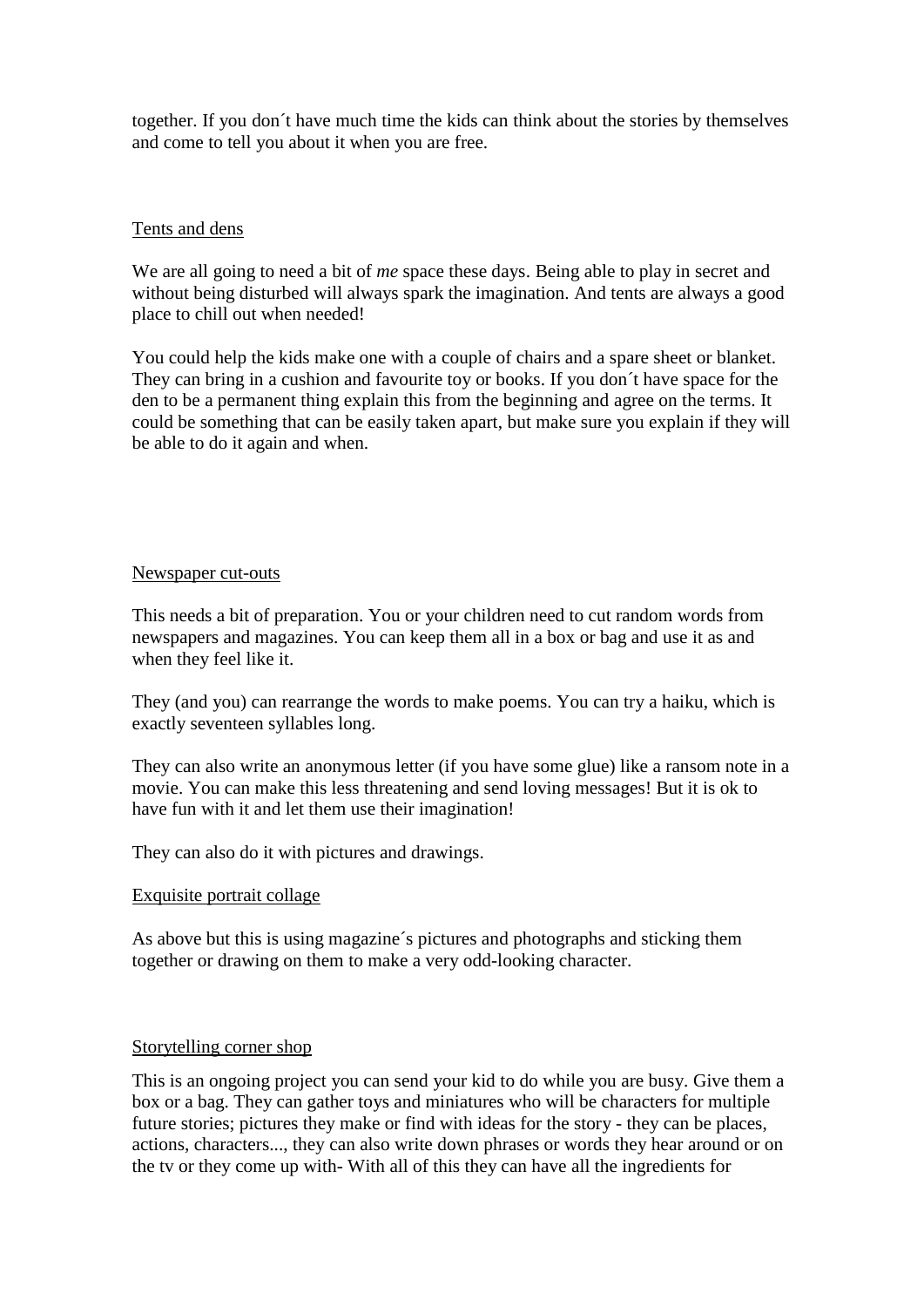different story making. This is something they can gather as and when they feel like it. Then when you have time you can come to hear their story or to make it up together with them. If they want to they can write it down, but it would be great if they don't have to focus so much on the writing as it might seem too much effort and like homework and kill the joy and creative part of this. You could write it down for them when you have time, or maybe they can record it? One way to do it is choosing or picking a toy, then a picture and then one of the words or phrases they had written down from the bag or box, or you can try it with their/your eyes closed, then repeat again so the story progresses. Don´t worry too much about how coherent the story is! Let them run with it and be very curious about the feelings of the characters, but most of all ....have fun with it!!

#### Sock puppets

If you found time for a spring clean you may have gathered a few odd socks. Get the kids to draw and stick on them so they can become very easy to make puppets.

## Picnics

Try an indoors picnic. You won´t need the nice weather.You just need a rug and the floor! You can play *I-spy* pretending you are outdoors

# Going on a holiday

First decide where to go. Then everyone will need to pack (you can give them a small bag if you are not willing to do a lot of sorting out clothes afterwards!). Make sure to have your tickets and fake passports. Pretend you forgot them at home to make it more authentic!

Work out if your journey is by plane, train, boat, car...

Once you reach your destination you can:

Change into holiday clothes; jump off into the warm sea keeping an eye out for sharks…; explore the jungle with your binoculars looking for exotic animals; find an oasis with water in the desert….or just sunbathe on the beach.

At the end they can draw a postcard and write on it.

#### Dear Diary

Keep a family diary where everyone can add an entry of how they are feeling or something that was funny or amusing that day. If nothing seems funny you can make up